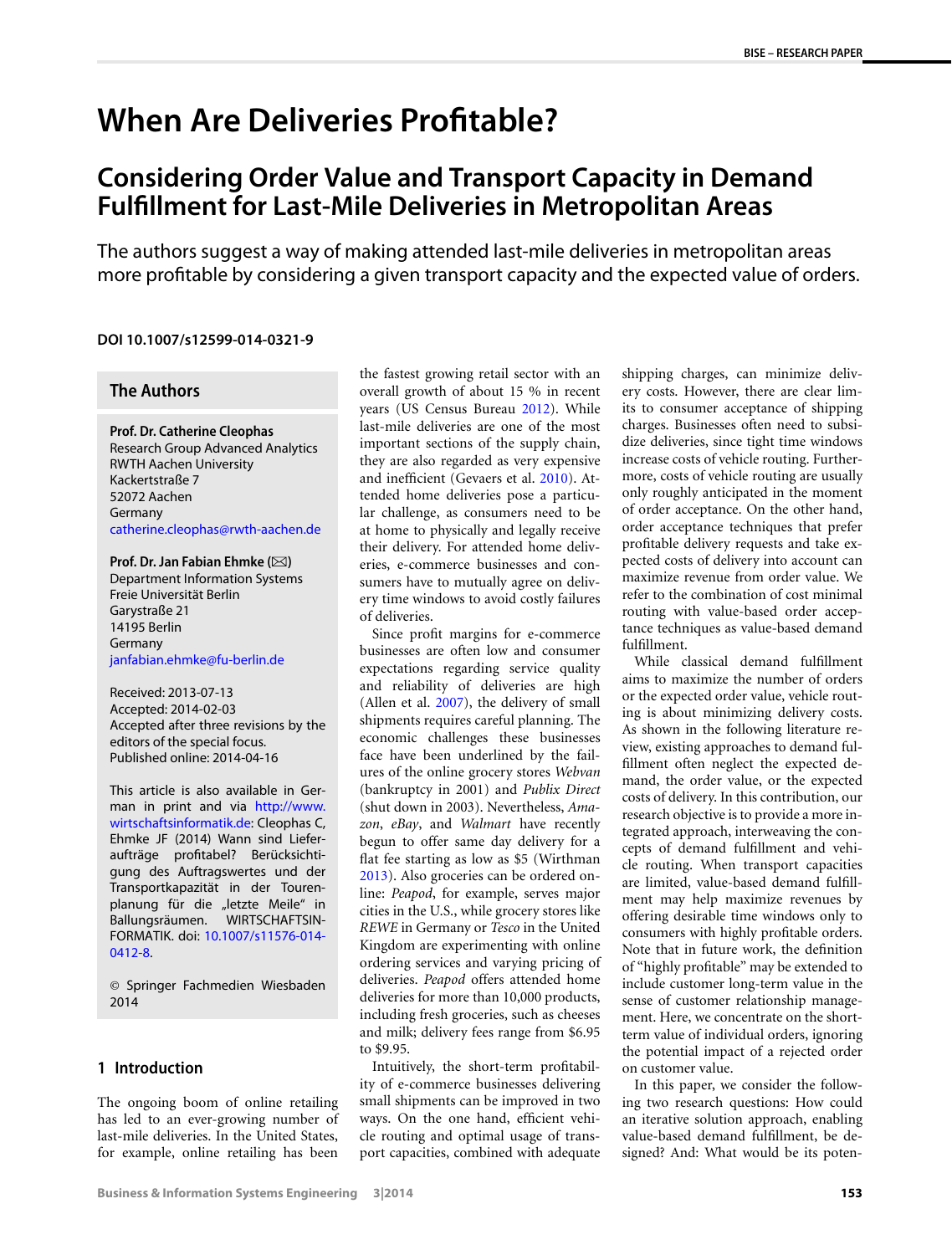tial effect on costs and revenues? The objective of the iterative solution approach is to maximize the expected value of orders, while considering given transport capacities that limit costs of transportation. To this end, based on historical order data, we derive a set of expected delivery requests that we would be able to accommodate with a given fleet. As a result, we have the number and the location of time slots that would allow for efficient delivery tours. Using revenue management techniques, order acceptance controls then assign or reject actual requests to these "reserved" time slots, maximizing the overall value of orders. When order acceptance is finished, actual delivery tours are planned for the set of accepted requests, minimizing total costs of transportation.

Our solution approach supports ecommerce businesses (1) in reserving transport capacities for specific delivery areas and time windows with a high expected order value (demand forecast), (2) in the booking of delivery time slots, i.e., deciding to accept or reject delivery requests posed by consumers (fulfillment controls), and (3) in the computation of cost-minimal delivery tours (vehicle routing). To this end, we combine concepts of revenue management – maximizing the expected overall revenue earned from orders – with techniques of time-dependent vehicle routing – ensuring the feasibility of delivery tours and minimizing costs of delivery in metropolitan areas.

Order forecasting is based on concepts from demand management as summarized by Talluri and Van Ryzin [\(2004](#page-10-3)). Demand forecasts are aligned with transport capacities, taking expected travel times into account. Order acceptance is employed first for capacity planning based on acceptance mechanisms known from vehicle routing and home delivery (Ehmke and Campbell [2014\)](#page-10-4), considering varying transport capacity in metropolitan areas due to rush-hour phenomena. This is complemented by the application of the Estimated Marginal Seat Revenue heuristic (EMSR; Belobaba [1987](#page-10-5)) to select for valuable orders. The iterative solution approach is demonstrated based on order data for a fictitious delivery service in the metropolitan area of Stuttgart, Germany. A computational study investigates the potential of value-based demand fulfillment using a simulation model of consumer demand.

<span id="page-1-1"></span>The following section provides a brief literature review on concepts of demand fulfillment and vehicle routing. Section [3](#page-3-0) outlines our value-based demand fulfillment approach. Subsequently, we present a simulation study, illustrating the potential and limitations of our approach (Sect. [4\)](#page-5-0). The paper concludes with an outlook pointing out further possibilities of interweaving revenue management and vehicle routing.

### **2 Literature Review**

The fulfillment process for consumer direct businesses can be structured into the phases (1) order capture and promise, (2) order sourcing and assembly, and (3) order delivery (Campbell and Savelsbergh [2005\)](#page-10-6). The corresponding planning problems have different objectives and are often handled distinctly and sequentially. For Phase 1, the number of orders is maximized, and for Phase 3, costs of delivery are minimized given a fixed set of orders and transport capacities. A more integrated approach may help reducing inefficiencies arising from insufficient alignment between the distinct planning problems by considering limited transport capacities as early as in Phase 1. For instance, from an integrated perspective, in order to efficiently employ fixed transport capacities, we would accept a low-value order only if the likelihood of a high-value order's arrival is rather low.

<span id="page-1-0"></span>In the following literature review, we briefly elaborate on existing solution approaches for Phase 1 (Sect. [2.1\)](#page-1-0) and Phase 3 (Sect. [2.2](#page-2-0)). To this end, we have focused on established review papers, books, and well-cited standard papers for the particular areas, as well as on most related recent work in the areas of revenue management and vehicle routing. Order sourcing (Phase 2) is not within the scope of this paper and therefore not discussed further.

#### **2.1 Order Capture and Promise**

Sophisticated order capture and promise requires appropriate forecasts of demand and techniques that distinguish valuable orders from less valuable orders. Stadtler [\(2005\)](#page-10-7) differentiates demand planning and demand fulfillment. Demand planning is defined as the process of forecasting demand; demand fulfillment is described as order promising and due date

setting. In the context of this paper, we implement demand fulfillment by controlling the availability of delivery time slots per delivery area depending on order value. We base this decision on demand planning by forecasting delivery requests and order values according to particular delivery areas and time slots.

Demand forecasting is a task of supply chain management in general as well as revenue management in particular. For attended last-mile deliveries, the length, the number, and the potential overlap of time windows are determined based on demand forecasts ("time window de-sign"). Agatz et al. [\(2011](#page-9-1)) present an approach that anticipates transportation costs in time window design. Given service requirements and average weekly demands for each zip code area of a delivery region, time windows for each zip code area are determined, minimizing the expected costs of delivery. Other papers investigate the impact of time window design on resulting costs of delivery and customer satisfaction. Punakivi and Saranen ([2001](#page-10-8)) report that completely flexible, unattended delivery services may reduce costs by up to 1*/*3 relative to attended deliveries with two-hour time windows. Campbell and Savelsbergh ([2005\)](#page-10-6) find that the expansion of one-hour time windows to two hours increases profits by more than 6 %. Ehmke and Campbell ([2014](#page-10-4)) investigate different designs of time windows in a metropolitan setting, highlighting that shorter time windows are much more difficult to handle in terms of costs and reliability.

Demand forecasts and/or time window design are usually assumed as given when it comes to order promise. In this paper, however, we assume that only the length and the structure of time windows has already been fixed. In contrast to the above approaches, we forecast the expected number and value of orders for each delivery time window and area by static demand models using exponential smoothing as explained, for instance, by Talluri and Van Ryzin ([2004](#page-10-3)). This allows for a more detailed alignment with the order promise and order delivery phases.

Building on demand forecasts, demand fulfillment is about deciding in advance which delivery requests to fulfill, given already accepted and still expected delivery requests. Existing literature differs in the extent to which demand forecasts are taken into account. Work in the area of vehicle routing refers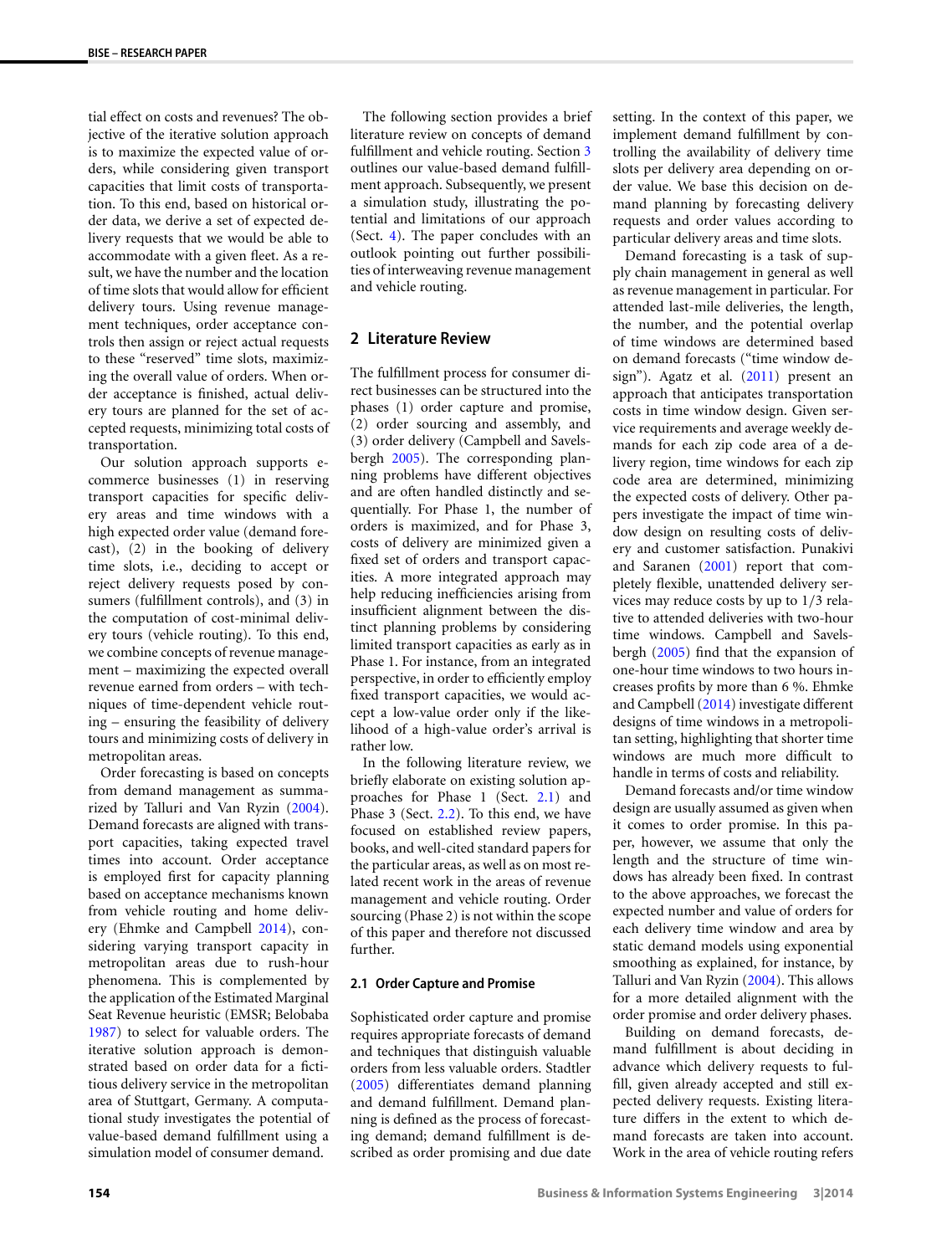to "acceptance mechanisms", which decide on when to open and when to close delivery time slots while considering limited transport capacities. Campbell and Savelsbergh [\(2005](#page-10-6)) introduce several acceptance mechanisms that determine whether a delivery request can be feasibly accommodated in any of the predefined delivery time slots. The SLOT mechanism accepts requests in a firstcome-first-serve manner, as long as a given number of deliveries for a particular area and time slot is not exceeded. The more sophisticated DYN mechanism actually schedules delivery tours when checking the feasibility of a new delivery request with respect to already accepted requests. Ehmke and Campbell [\(2014](#page-10-4)) extend the SLOT and DYN mechanisms for congested metropolitan areas by including detailed information on expected congestion in rush-hour time windows.

While the sources cited above consider expected transportation costs in detail, they often ignore the value of orders and the expected value of future orders and their role in maximizing overall revenues. This is the main objective of revenue management, which describes the idea of maximizing revenue by selling units of the same product at different prices to different consumers. The aim is to both fully exploit consumers' willingness-topay and to sell leftover capacity at a discount. Talluri and Van Ryzin [\(2004](#page-10-3)) offer a thorough introduction to mathematical methods in this field. As conditions for the applicability of revenue management in addition to distinguishable demand segments, inflexible capacity and a fixed expiry date are frequently cited. Assuming that the number of delivery vehicles is limited, the condition of inflexible capacity also applies to attended deliveries. Also, the delivery slot at a particular time of day loses its value when this time has passed.

From a revenue management perspective, there are a vast number of techniques that support decisions on order acceptance to support "profitableto-promise demand fulfillment" (Hahn and Kuhn [2012\)](#page-10-9). The probably most well-known heuristic for revenue optimization is EMSR introduced by Belobaba ([1987\)](#page-10-5), which extends Littlewood's Rule (Littlewood [1972\)](#page-10-10). Based on demand forecasts, EMSR assigns a number of units to sell to specific "fare classes". Each class indicates a different fare at which units reserved for this class can be sold. If orders are expected for units offered at a high fare, capacity is reserved by assigning it to the corresponding fare class. The idea of reserving capacity for late, valuable delivery requests follows an assumption frequently phrased in revenue management literature, namely that requests can be segmented by request time and that high-value requests arrive after low-value requests. While much more complex approaches have been developed since, EMSR is still widely used in the industry due to its simplicity and robust results (Talluri and Van Ryzin [2004](#page-10-3)). We use EMSR to decide which delivery time slots to offer to which consumers. Instead of using fare classes, we sort customers according to their order value.

A few approaches implement the idea of integrated demand fulfillment and revenue management. The most similar to ours is the work by Yang et al. [\(2012](#page-10-11)), who formulate a combination of demand fulfillment and revenue management with regard to e-commerce deliveries. The authors propose to realize demand planning through a multinomial logit model of choice and to control fulfillment via dynamic pricing of transport charges. However, while that study focuses on appropriate pricing of delivery, we concentrate on the decision of which requests to accept based on order value. Another more general example is the work by Quante et al. [\(2009](#page-10-12)), who summarize and compare models and planning systems applicable for integrated demand fulfillment and revenue management. In contrast, our contribution demonstrates the transfer of standard revenue management techniques to the context of a specific application, namely attended delivery services, and the investigation of its potential.

<span id="page-2-0"></span>Considering the works citing Quante et al. ([2009](#page-10-12)) up to this point, a focus on made-to-order manufacturing and other application areas of classical revenue management becomes evident. So far, little consideration is given to the combination of order acceptance, maximizing revenue from order values, and cost-efficient vehicle routing.

#### **2.2 Order Delivery**

The last phase of the fulfillment process of consumer direct businesses is to schedule and deliver orders. The costefficient allocation of orders to delivery vehicles, as well as the optimal sequencing of orders, is achieved through

vehicle routing and scheduling procedures. The corresponding optimization problem is known as the vehicle routing problem with time windows (VRPTW). The VRPTW aims at determining the distance(cost)-minimum tour plan, where (1) every tour departs and terminates at a central depot, (2) every consumer is visited exactly once by one vehicle, and (3) every consumer is serviced within the delivery time window. In this paper, we assume that delivery time windows are "hard", i.e., we do not allow the violation of delivery time windows. In other words, order promises are scheduled straightforwardly. If a vehicle arrives early at a consumer, delivery needs to wait until the time window opens.

Due to its wide applicability in transportation and logistics and its computational complexity, the VRPTW has been extensively studied in the last 25 years. Baldacci et al. [\(2012](#page-10-13)) have recently reviewed exact optimization approaches and model formulations. Especially heuristic and metaheuristic approaches have been investigated intensively, as the VRPTW is NP-hard and exact solution approaches may take very much computational time for instances of realistic problem size. Heuristics usually aim at minimizing the number of vehicles as a primary objective and minimizing distances or travel times as a secondary objective. Bräysy and Gendreau [\(2005a\)](#page-10-14) review route construction and local search algorithms. Bräysy and Gendreau [\(2005b](#page-10-15)) summarize metaheuristic solution approaches.

For routing and scheduling in metropolitan areas, the standard VRPTW needs to include time-varying information on typical congestion in terms of time-of-day dependent travel times. Kok et al. ([2012\)](#page-10-16) investigate the impact of time-dependent travel times on the reliability of tour plans. Since more accurate travel time information has become available, there has been an increasing number of papers that include timedependent travel times. Fleischmann et al. ([2004](#page-10-17)), Hashimoto et al. [\(2008](#page-10-18)), and Figliozzi ([2009\)](#page-10-19) implement adapted local search heuristics to solve the timedependent VRPTW. Haghani and Jung [\(2005\)](#page-10-20) present a genetic algorithm, Donati et al. [\(2008](#page-10-21)) refer to ant colonies, and Ichoua et al. [\(2003](#page-10-22)) as well as Maden et al. ([2010\)](#page-10-23) develop solution frameworks based on tabu search metaheuristics. In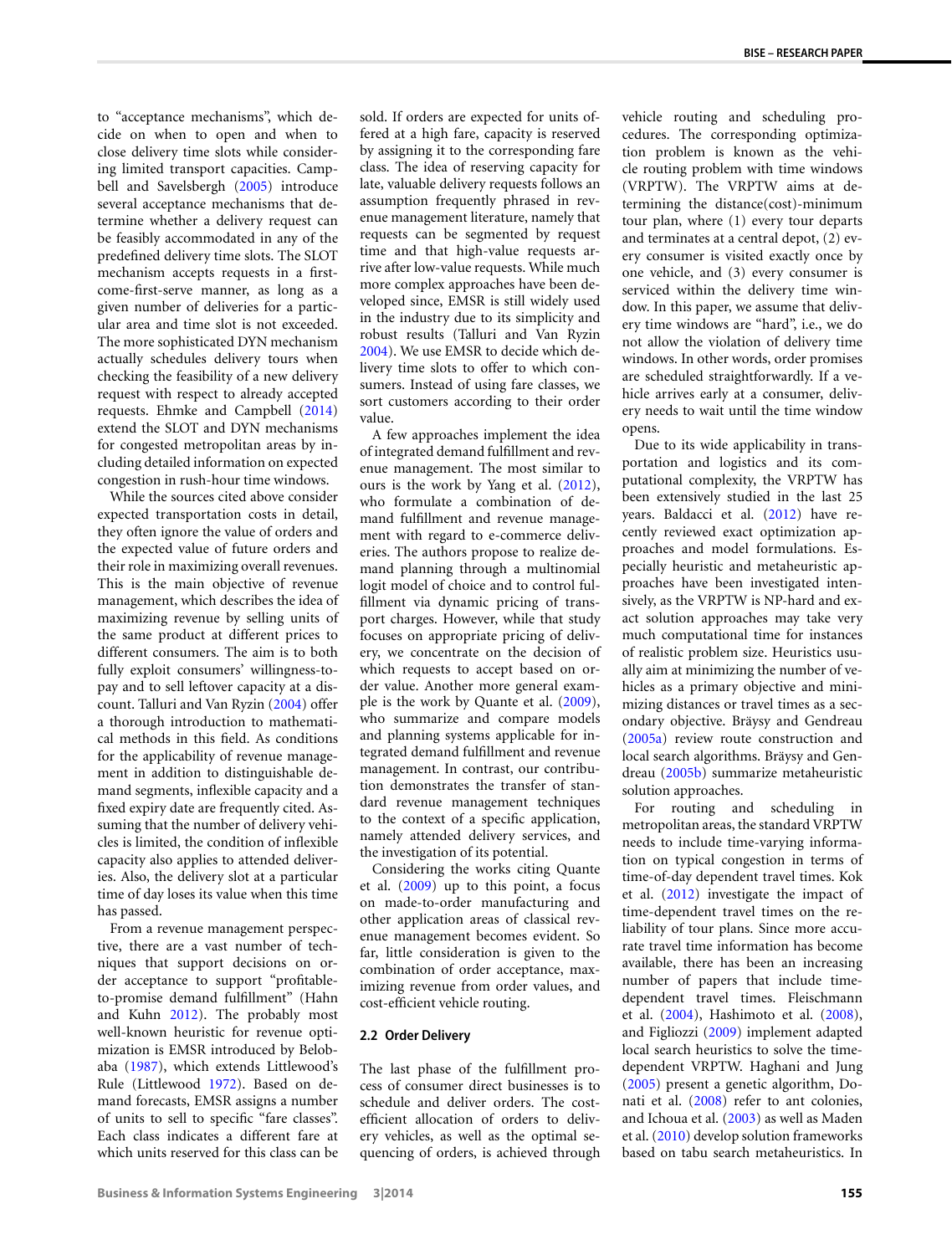<span id="page-3-1"></span>

**Fig. 1** Process combining routing and fulfillment controls over two delivery days

<span id="page-3-0"></span>this paper, we refer to the latter in the extended version by Ehmke et al. ([2012a](#page-10-24)), who deploy the framework with large amounts of taxi speed data for routing in metropolitan areas.

#### **3 An Iterative Solution Approach for Value-Based Demand Fulfillment**

The idea of valued-based demand fulfillment is to maximize revenues while considering limited transport capacities by improving the phase of order capture and promise. To this end, we iteratively align forecasts of order locations and order values with expected transportation costs by reserving transport capacities where valuable and efficient. Within the scope of order promise, order acceptance considers the value of actual orders as well as reserved transport capacities.

In the following subsection, we describe the proposed process of combining demand forecasting and vehicle routing for value-based demand fulfillment. Subsequently, the three major planning components demand forecasting, vehicle routing, and fulfillment control planning are presented in detail.

#### **3.1 Overview of the Iterative Solution Approach**

Our demand fulfillment model assumes that a given metropolitan area is organized into distinct delivery areas. We offer multiple, fixed time windows for delivery and flexibly control the availability of delivery time slots depending on order value. Historical order data is available for each combination of time slot and delivery area. Furthermore, we operate with a fixed transport capacity determined by a given fleet size.

Based on these assumptions, we substantiate value-based demand fulfillment as illustrated in **Fig. [1](#page-3-1)**. Our solution approach follows the standard fulfillment process for consumer direct processes, as discussed in Sect. [2.](#page-1-1) We regard the use of a standard model as beneficial for future research and discussion. The solution approach iteratively interweaves planning activities of order forecasting and management (steps 1, 3, 4) with transport planning (steps 2 and 5):

- Order capture: (1) Using historical order data, we forecast the number of delivery requests for each combination of value, time slot, and delivery area. (2) These expected delivery requests serve as input for an initial routing, which accepts all the requests that can be accommodated with the given transport capacity. As a result, we have identified the subset of fictitious requests that we would be able to maintain in terms of the number of requests for each combination of time slot and delivery area ("reserved time windows").
- Order promise: (3) Using EMSR, we compute fulfillment controls that assign a certain number of possible deliveries resulting from step (2) to expected requests of a certain value, maximizing the overall expected value of accepted requests. (4) Based on the capacities calculated in step (2) and fulfillment controls resulting from step (3), actual delivery requests are accepted or rejected, considering the availability of reserved time slots as well as the occurrence and value of still expected requests. As a result, we have the actual, final set of accepted requests (and their time windows).
- Order delivery: (5) Given the final set of accepted requests, we finalize routing. Deliveries are scheduled and sequenced in a cost-minimal way, considering the given time windows. (6) The final step is the physical delivery of orders.

<span id="page-3-2"></span>Assuming independent planning for separate delivery days, this process can be repeated for each day. New information collected in the process is used to update the demand forecast and the travel times for future planning. Note that only step (4) needs to be executed online when the consumer is posing a request, while the other steps can be conducted offline in advance and thus allow for more complex solution approaches.

#### **3.2 Demand Forecast (Step 1)**

Step 1 is about forecasting demand based on historical order data. Only given an estimate of future demand, fulfillment controls can be computed in a way that maximizes expected revenue. For this purpose, the number of delivery requests expected for differentiable value segments has to be forecasted. In this section, we first present the consumer model used for the analysis documented in this paper. We then explain the proposed segmentation of demand based on expected order value according to discrete value buckets. Finally, we devote some remarks to the problem of censored demand observations. To merely demonstrate the potential of our approach, the concept of forecasting is demonstrated here using a simple generic method. The development of more sophisticated models and statistical methods for this particular purpose is a possible direction of future research.

The complexity of demand forecasting largely depends on the complexity of the assumed demand model. For instance, the multinomial logit model proposed by Yang et al. [\(2012\)](#page-10-11) allows for the consideration of customers choosing dynamically between given alternatives. Such a model calls for the estimation of more parameters than one that assumes consumers to behave statically, requesting one option and aborting the request if the desired option is not available. To merely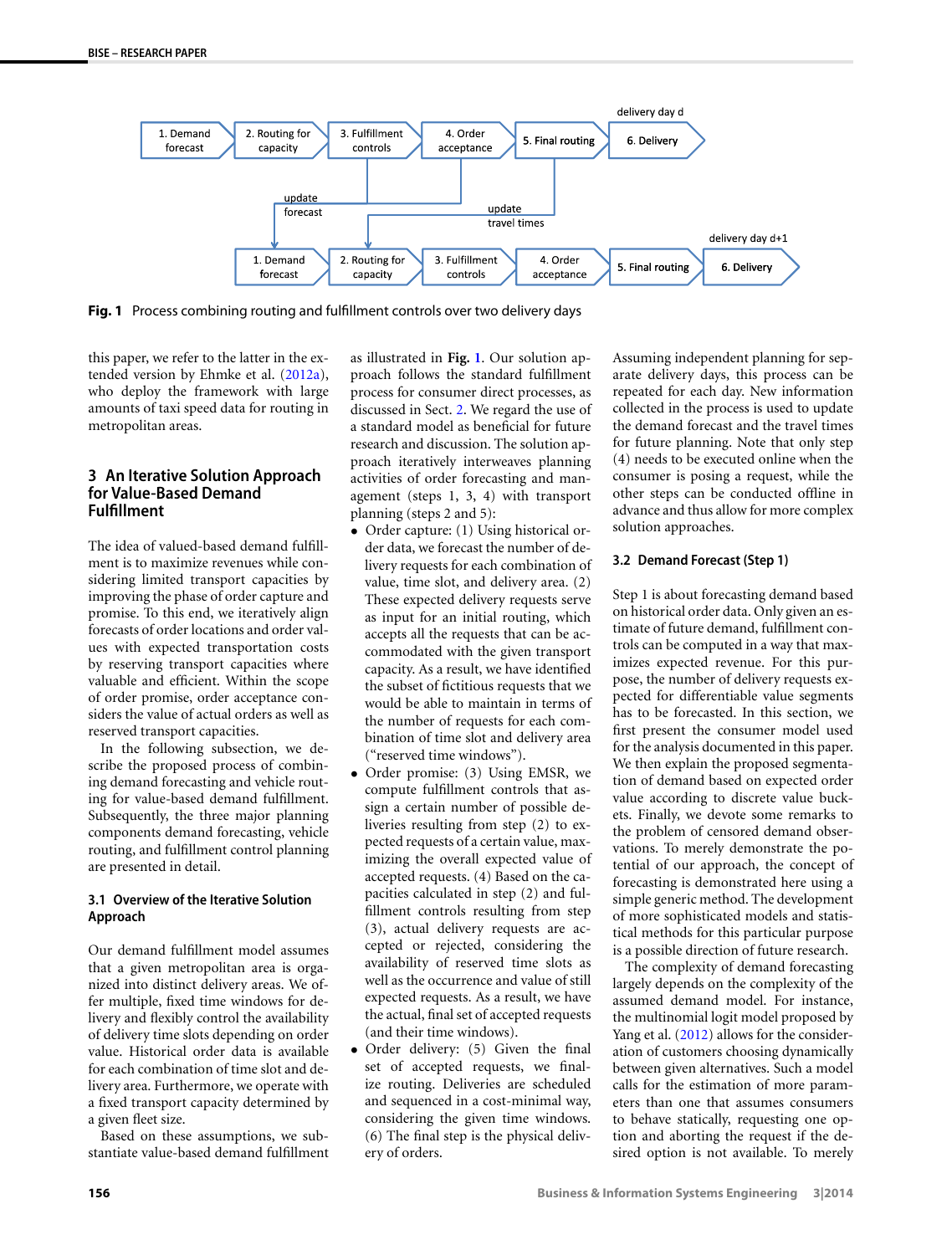demonstrate the potential of value-based demand fulfillment, we take a static view of consumers in this paper.

In our model, delivery requests  $r_{b,d,s}$ arrive for an order in a value bucket *b* to a delivery area *d* and for a particular time slot *s*. Request acceptance depends on a control variable  $a_{b,d,s}$ . If the desired combination is not available  $(a_{b,d,s} = 0)$ , the request is not accepted and the consumer will abort the order. When the request has been accepted, the order and its value are fixed – there are no cancellations. The number of accepted orders for one combination is denoted as *ob,d,s*. This model suffices to illustrate the potential of value-based demand fulfillment; it may be improved and extended by further research as pointed out in the final section.

As a straightforward approach to demand forecasting, we propose to generate a set of discrete value buckets *b*, based on an analysis of the value of past orders. The number of defined buckets directly affects the level of detail with which demand fulfillment can be controlled. However, if the range of value is partitioned too finely, the problem of small numbers arises, as only few observations are available per bucket. The availability of time slots as decided in step (3) will depend on the bucket an order value falls into.

Given a parameter *B* describing the number of desired value buckets, the lower and upper bound of each value bucket  $b$ ,  $L_b$  and  $U_b$ , can be defined as follows given a set of observed order values  $v(o_i)$ :

$$
L_b = \big(\max(v(o_i))/B\big) \times (b-1),
$$

$$
U_b = \bigl( \max(v(o_i)) / B \bigr) \times b.
$$

The result is a set of value buckets ranked by increasing value from  $b = 1$  to *B*. An order  $o_i$  is assigned to value bucket  $b$  if  $L_b < v(o_i) \leq U_b$ .

When past orders have been recorded according to value bucket, delivery area, and time slot, future orders can be forecasted using any time series approach. As our model does not consider seasonal patterns or events of any kind, a simple exponential smoothing technique can be applied. The use of such techniques for revenue management demand forecasts is extensively explained in Cleophas et al. [\(2009](#page-10-25)). It entails calculating an updated forecast  $f'_{b,d,s}$  by combining the old forecast  $f_{b,d,s}$  with estimated requests  $r'_{b,d,s}$ 

using a smoothing parameter  $\alpha$  with  $0 \leq$ *α* ≤ 1:

$$
f'_{b,d,s} = (1 - \alpha) \times f_{b,d,s} + \alpha \times r'_{b,d,s}.
$$

However, note that as in classical revenue management, the problem of censored demand arises: Some requests may be aborted if the offered time slots do not fit the consumers' requirements. If the desired time slot had been available, these aborted requests would have been realized as orders in this time slot. Given that it was not available, the demand could not be observed, i.e., historical observations are censored.

To compensate for this phenomenon, a so-called unconstraining routine is needed, preparing the historical observations before they can be used to forecast expected demand. The static model of demand described here makes unconstraining comparatively easy: If theoretical acceptance exceeded the accepted orders, we assume that the demand corresponded to orders.

$$
a_{b,d,s} > o_{b,d,s} \rightarrow r'_{b,d,s} := o_{b,d,s}.
$$

If the acceptance limit was fully utilized, a compensation for censored demand can be calculated using the mean imputation method as described by Zeni [\(2001\)](#page-10-26). This method refers to the mean of historically observed orders  $\hat{\theta}_{b,d,s}$  as a lower-bound estimate of uncensored demand:

<span id="page-4-0"></span>
$$
a_{b,d,s} = o_{b,d,s}
$$
  
\n
$$
\rightarrow r'_{b,d,s} := \max(\hat{o}_{b,d,s}, o_{b,d,s}).
$$

Note that a case in which accepted orders exceeded acceptance limits is not feasible.

#### **3.3 Routing for Capacity Control and Final Routing (Step 2 & 5)**

Vehicle routing procedures are used within steps 2 and 5. For step 2, they are utilized to decide whether to accept or reject fictitious requests in delivery tours for a given fleet. This is a simple way to ensure that transportation capacity is "reserved" where and when valuable requests are expected. For step 5, the final routing of actual requests is conducted, and vehicle routing procedures provide cost-minimum delivery tours.

To project when and where to reserve transport capacities in step 2, we use the DYN algorithm as proposed by Ehmke and Campbell [\(2014](#page-10-4)). As mentioned above, DYN is an "acceptance algorithm" aiming to maximize the number of orders that a logistics service

provider can accommodate while considering a given number of delivery vehicles. DYN works as follows. The input is a temporally ranked or value-ranked set of forecasted requests, which contain information on the expected delivery time slot *s* and delivery area *d*. Forecasted requests are processed in a sequential manner according to their ranking. Based on the set of acceptable orders *A* and the current delivery request  $r_{b,d,s}$ , a solution of the resulting time-dependent VRPTW is computed and checked for feasibility with respect to the given time windows and number of vehicles. If there is a feasible solution, i.e., if all time windows and the number of vehicles are satisfied,  $r_{h,d,s}$  is considered as acceptable and added to *A*. As a result, *A* contains the set of acceptable (forecasted) requests that can be accommodated with given transport capacities. For further processing, we count the number of acceptable requests per time slot and delivery area and interpret them as reserved transport capacities *cd,s*.

The DYN mechanism can be implemented with any (time-dependent) VRPTW heuristic. To reflect the impact of varying traffic conditions in metropolitan areas, we use the timedependent routing framework proposed by Maden et al. [\(2010](#page-10-23)) in a variant with real travel time data by Ehmke et al. [\(2012a\)](#page-10-24). Whenever a new request  $r_{b,d,s}$  is posed, requests of set *A* and the new request are assigned to vehicles minimizing (1) the number of required vehicles and (2) overall travel times, considering time window restrictions. In particular, the parallel insertion heuristic by Potvin and Rousseau ([1993](#page-10-27)) produces an initial solution. Standard metaheuristic operators as proposed by Maden et al. [\(2010\)](#page-10-23) improve the initial solution until a given run time limit is reached. If the resulting solution satisfies the given number of vehicles,  $r_{b,d,s}$  is accepted and added to *A*. This is repeated until all delivery requests have been processed. Note that DYN is usually an online problem that needs to be solved quickly. However, demand forecasts and transport capacities can be aligned offline in our setting.

We also use the above VRPTW framework to conduct the final routing in step (5), which schedules the actual set of orders that have been accepted by the EMSR heuristic in step (3). The objectives are the same as above. However, we ignore the given number of vehicles in the final routing, since we eventually need to fulfill all delivery requests that have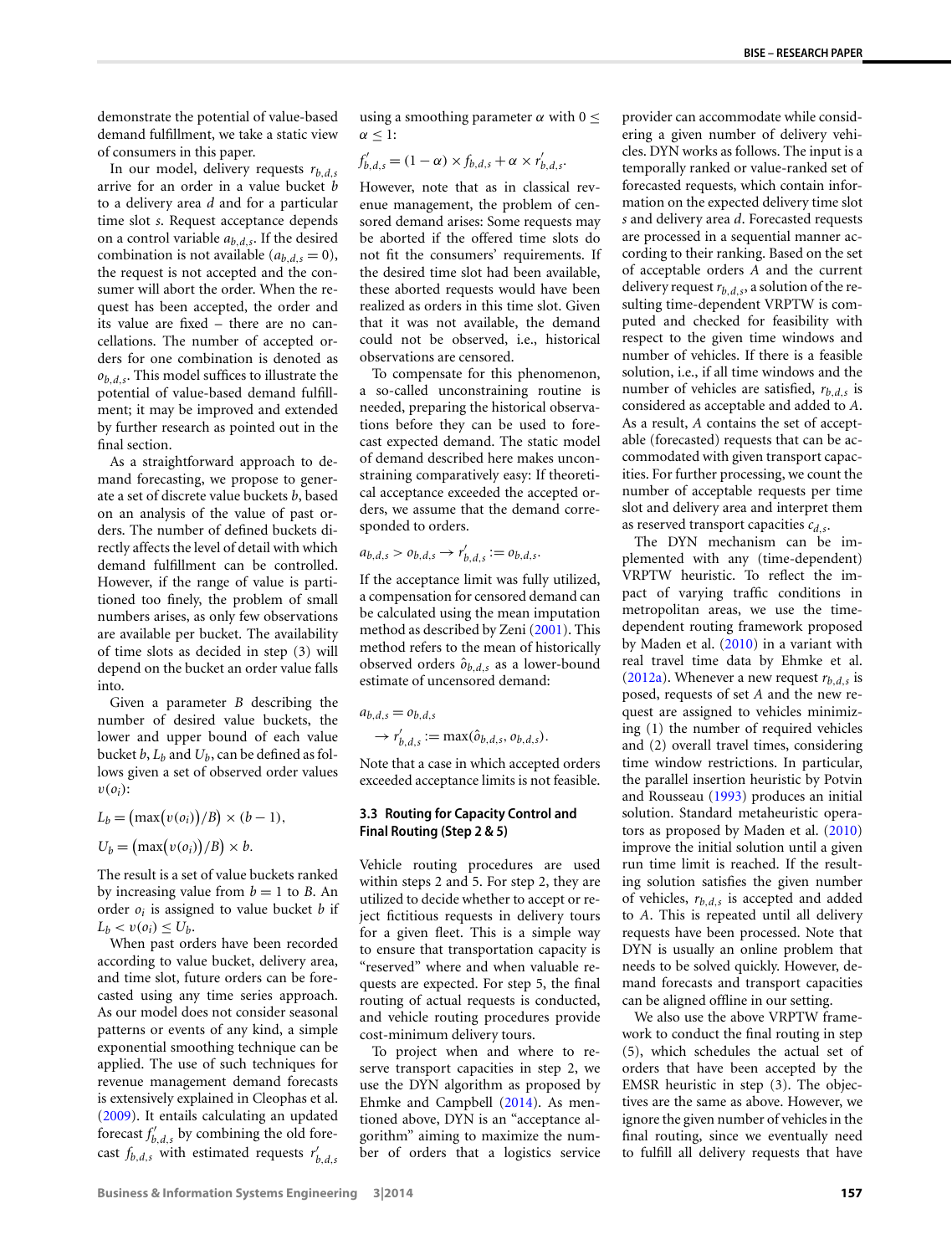been accepted in step (3), because we are committed to them in any case.

#### **3.4 Computing Fulfillment Controls and Order Acceptance (Step 3 & 4)**

Using the demand forecast  $f_{b,d,s}$  (step 1) and transport capacities  $c_{d,s}$  (step 2) as input, acceptance controls  $a_{b,d,s}$  can be calculated for each combination of value bucket *b*, delivery area *d*, and time slot *s* using a deterministic version of the EMSR heuristic described by Belobaba [\(1987](#page-10-5)). In applying EMSR to the context of this paper, we substitute the concept of fare classes for one of the value buckets. Following this concept, the acceptance of a delivery request depends on the acceptance limit assigned to the value bucket the order falls into.

For example, let there exist two value buckets including orders from 0 to 99  $\in$ vs. 100  $\epsilon$  and above. Only for the more valuable bucket requests are acceptable according to plan. This means that a consumer with an order value of 100  $\epsilon$  or above is offered the desired time slot, while a consumer with an order value of only 75  $\epsilon$  cannot have his or her order delivered at the desired time slot.

The maximum number of orders to be accepted is calculated starting with the lowest value bucket  $b = 1$ . The demand expected for each bucket,  $r'_{b,d,s}$ , is compared to the demand expected for all more valuable buckets combined,  $\sum_{i=b+1}^{B} (r'_{i,d,s})$ . As transport capacity is limited, delivery requests from this bucket are only accepted if there is capacity left after the expected demand for more valuable buckets has been subtracted. The expected leftover capacity accordingly indicates the maximum number of orders to accept; the resulting limits are the acceptance controls:

$$
a_{b,d,s} := c_{d,s} - \sum_{i=b+1}^{B} (r'_{i,d,s}).
$$

Order acceptance is realized using serial nesting as described in Vinod ([2006](#page-10-28)). This means that the condition for accepting an additional delivery request is that the new number of orders from this value bucket and all lower buckets does not exceed the computed limit. This condition can be formalized as follows:

$$
\sum_{i=1}^{b} (o_{i,d,s}) + 1 \le a_{b,d,s}.
$$

#### <span id="page-5-0"></span>**4 Computational Study**

The computational study documented in this section illustrates the potential of our integrated solution approach. After detailing the simulation model, we describe the results for three sets of experiments. First, we compute benchmarks for the success of vehicle routing and demand fulfillment, demonstrating that even for simple models and methods, order revenue can be significantly improved. As these first experiments rely on an unattainably accurate forecast, we go on to show the sensitivity of performance with regard to forecast accuracy. Finally, the third set of experiments illustrates the impact of demand composition on the potential of value-based demand fulfillment.

#### <span id="page-5-2"></span>**4.1 Simulation Model**

The implemented simulation follows the discrete, event-based, stochastic paradigm. Each simulation run includes the following steps: After the offline calculation of capacity and availability, delivery requests are processed as individual events and are turned into orders upon acceptance. After all request events have been processed, the final vehicle routing is conducted. In the next simulation run, the same steps are iterated given a stochastically varied set of delivery requests.

Our simulation model refers to a metropolitan area that is divided up into nine delivery areas  $(d := 1..9)$ . The number of delivery areas included is somewhat arbitrary as in this study, demand data is largely fictitious. However, as described below, we rely on income distributions, which were available for areas defined according to a segmentation of the area that follows the directions of the compass as shown in **Fig. [2](#page-5-1)**. In further applications of the proposed solution approach, the division of delivery areas would be subject to data analysis: The aim is to find a perfect balance between demand segmentation (with internally homogeneous areas) and data aggregation (with areas that are as large as possible). **Figure [2](#page-5-1)** shows the spatial segmentation into geographically different delivery areas. The letters represent the center of gravities, which serve as fictitious locations for forecasted orders in the corresponding delivery area. Furthermore, eight time slots  $(s := 1..8)$  are

| NW | N<br>D | <b>NE</b> |
|----|--------|-----------|
| W  | C      | Е         |
| SW | S      | <b>SE</b> |

<span id="page-5-1"></span>**Fig. 2** Delivery areas with center of gravity (NW, N, NE, W, C, E, SW, S, SE) and depot location (D) for the fictitious application in the metropolitan area of Stuttgart. Delivery areas differ in size due to varying population size. The area C refers to the inner city of Stuttgart. The gravity center of each delivery area serves as a fictitious consumer address

available for delivery that is conducted by a fleet of four delivery vehicles.

Demand is generated using a Monte Carlo approach over 100 simulation runs. As demand is normally distributed, we provide confidence intervals based on the student distribution and a 5 %-error probability (see Kelton and Law [2000](#page-10-29)). For each run, the number of requests *r* is drawn from the normal distribution with a mean of 130 and 1 % variation. While variation was fixed arbitrarily to provide a reasonable degree of fluctuation, the mean number of requests to be generated was calibrated to an expected capacity-to-demand ratio of 2.5 given an expected capacity *c* of 52. This ensures competition for time slots, a condition for acceptance controls to be meaningful. Expected capacity was estimated from preliminary vehicle routing experiments.

To provide demand segmentation, delivery requests are created for one of three population segments *P*, distinguished by the average order value *VP*. For the base demand scenario as used in Sects. [4.2](#page-6-0) and [4.3,](#page-7-0) the three segments place orders that have an average value of 30, 50, and 70, respectively, with 10 % variation. Once more, the data used here is artificially designed to display both a useful degree of differentiation and variation. In real world applications, the distribution, mean, and variation of order values would be derived from an analysis of historical order data.

The desired time slot *s* and the delivery area *d* are linked to the population segment *P*. These characteristics are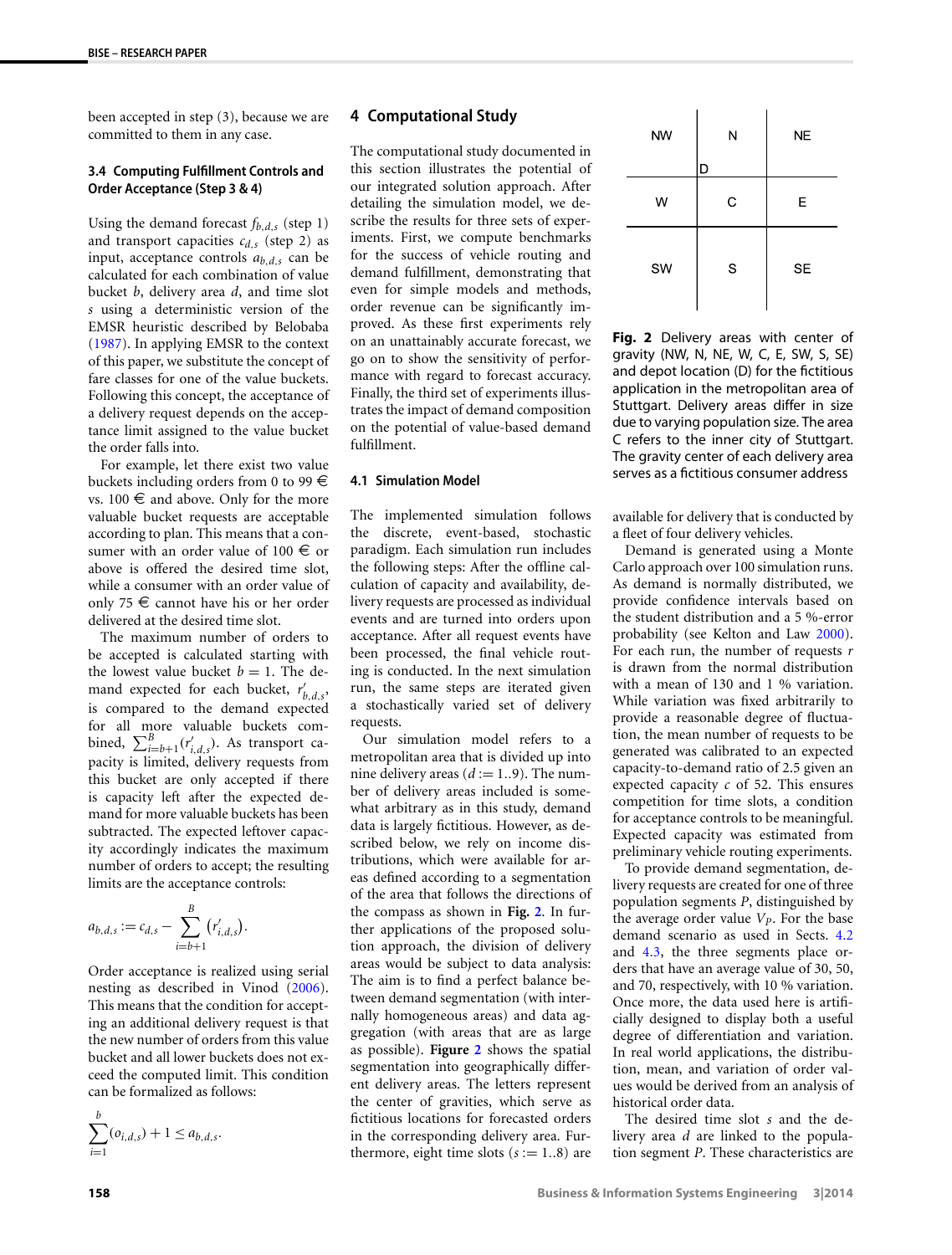drawn based on discrete probability distributions  $p_s(P)$  and  $p_d(P)$ . This distribution was designed for each segment to display differences in location preference and daily schedule. **Tables [1](#page-6-1)** and **[2](#page-6-2)** show the probability distributions of requests from each population segment occurring for a particular time slot *s* and delivery area *d*.

While the distributions used for the simulation study are artificial, their motivation is intuitive: Different urban areas house different proportions of socio-demographic population segments. From those, students can be expected to follow a daily schedule differing from that of professionals and pensioners, for example.

Consequentially, some combinations of time slots and area can expect more valuable demand than others: A relatively high share of demand can be expected for three of the eight delivery time slots, whereas a relatively low share of demand can be expected for another three. High value demand concentrates especially on one particular time slot, approximating a "common favorite hour of delivery". The distribution of demand across delivery areas loosely follows data on income distributions for Stuttgart, as given in Landeshauptstadt Stuttgart ([2012](#page-10-30)). This results in a distribution that is diverse enough to approximate the consequences of controlling demand fulfillment for a set of areas with varying income levels.

The result of these parameters is a set of conditional probabilities. Whenever a consumer is generated, the demand segment, time slot, and delivery area are determined based on a random number. When the delivery area has been set, the precise address is drawn from a uniform distribution across all addresses in this area. Then, the order value is drawn from another normal distribution described per segment by an expected value and deviation.

To include a basic test for sensitivity, we designed three demand scenarios, differing in the average order value of the included demand segments. The least valuable demand segment accounts for 70 %, the medium segment for 20 %, and the most valuable segment for 10 % of demand. We kept these values conservative as the success of value-based approaches can be expected to increase with the share of valuable demand. Two further demand scenarios have been designed for the purpose of the corresponding experiment presented in Sect. [4.4](#page-8-0) as detailed there.

<span id="page-6-1"></span>**Table 1** Probability distributions for time slot choice per population segment  $p_s(P)$ 

<span id="page-6-2"></span>

|         | s    |        |      |      |        |      |      |      |
|---------|------|--------|------|------|--------|------|------|------|
|         |      |        | 3    | 4    | .5     | 6    |      |      |
| $P=1$   | 10 % | $10\%$ | 20 % | 20 % | 20 %   | 10 % | 5 %  | 5 %  |
| $P = 2$ | 5 %  | 5 %    | 5 %  | 15 % | 20 %   | 20 % | 20 % | 10 % |
| $P = 3$ | 5 %  | 5 %    | 5 %  | 5 %  | $10\%$ | 20 % | 30 % | 20 % |

**Table 2** Probability distributions for time slot choice per population segment  $p_d(P)$ 

|         | d    |                                        |      |               |         |  |                   |     |      |
|---------|------|----------------------------------------|------|---------------|---------|--|-------------------|-----|------|
|         |      | 2 3                                    |      |               | 4 5 6 7 |  |                   | - 8 |      |
|         |      | $P=1$ 14% 8% 11% 15% 10% 9% 14% 9% 10% |      |               |         |  |                   |     |      |
| $P = 2$ | 13 % | 13 %                                   |      | 11 % 8 % 10 % |         |  | $9\%$ 16\% 6\%    |     | 14 % |
| $P = 3$ | 13 % | 13 %                                   | 11 % | $9\%$         |         |  | 6 % 9 % 13 % 13 % |     | 13 % |

For vehicle routing, we consider timedependent travel times from computational experiments that have been conducted for the area of Stuttgart, Germany, by Ehmke et al. [\(2012b](#page-10-31)) and are based on a large historical travel time database. The nodes of a digital roadmap represent actual consumer locations. For travel time determination, consumer locations are distinguished by two different zones, namely the downtown (area "C" in **Fig. [2](#page-5-1)**) and the suburban areas of Stuttgart. We thus capture varying proximity of consumers, which is much closer downtown than in suburban areas. Typical traffic patterns such as morning and afternoon peak hours with traffic jams on trunk roads are derived as follows. Straight-line distances between nodes are multiplied with a correction factor of 1.5, which is a rough approximation of a typical shortest path distance on the underlying detailed road network. These distances are then converted into travel times based on typical speeds within and between zones. Multipliers for the adjustment of downtown paths are provided by "cluster 6", while multipliers for the adjustment of suburban paths are provided by "cluster 5" (Ehmke et al. [2012b\)](#page-10-31). The clusters mainly comprise inner city and trunk roads, respectively, and thus serve as a simplified representation of a typical metropolitan road network. Multipliers reflect the typically varying extent of speed variation at different times of the day.

In **Table [3](#page-7-1)**, the variables of the computational study are summarized.

#### <span id="page-6-0"></span>**4.2 The Potential of Value-Based Demand Fulfillment**

To demonstrate the potential of valuebased demand fulfillment, we consider the following four simulation scenarios. All scenarios make use of the basic demand scenario as described in Sect. [4.1.](#page-5-2) They differ by the extent to which valuebased demand fulfillment is realized, though:

- *No VB*: This scenario employs *no* value-based (VB) techniques. Capacity control is realized by vehicle routing based order acceptance mechanisms as detailed in Sect. [3.3](#page-4-0), accepting or rejecting requests for a particular delivery area and time slot without regarding the order value. There is no demand forecast and accordingly, demand fulfillment is not controlled further.
- *VB with Perfect DF*: This scenario employs value-based (VB) capacity planning and fulfillment control techniques based on a perfect, deterministic forecast. Capacity planning is realized by considering forecasted requests in the sequence of their value, starting with the most valuable. Based on the resulting transport capacity, actual delivery requests are accepted in the sequence of their value, assuming flawless demand fulfillment controls.
- *VB Routing with DF*: This scenario employs value-based (VB) capacity planning and demand fulfillment (DF) based on a perfect, aggregated forecast: Based on our knowledge of the simulation set-up, we set  $r'_{b,d,s} := r_{b,d,s}$  in each simulation run. As described in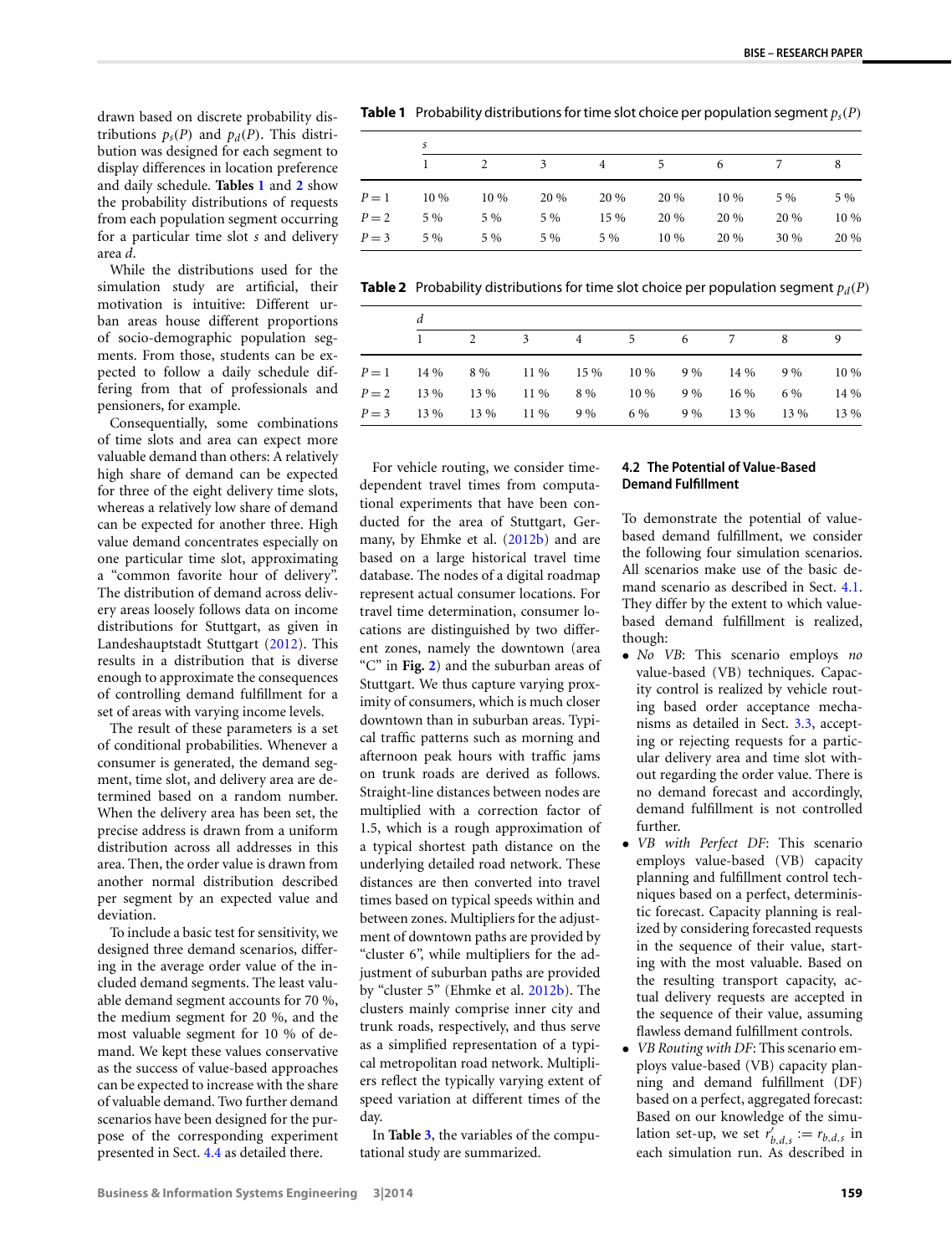| Variable                 | Distribution                                                                                                  | Operationalization                                                                                           |  |  |
|--------------------------|---------------------------------------------------------------------------------------------------------------|--------------------------------------------------------------------------------------------------------------|--|--|
| Overall request volume r | Normal distribution with mean $= 130$ , variation $= 1\%$                                                     | Set in proportion to capacity is 2.5:1 to ensure spill                                                       |  |  |
| Population segments $P$  | 3 population segments differentiated by average order<br>value and probability of delivery area and time slot | Request volume ratio 7:2:1, delivery area and time slot<br>probability distributions given in Tables 1 and 2 |  |  |
| Order value              | Normal distribution with mean varying per population<br>segment $P$                                           | Mean varies to account for three demand scenarios for<br>sensitivity analysis, variation is 10 %             |  |  |
| Requested time slot s    | Empirical discrete distribution across time slot per<br>demand segment                                        | See Table 1                                                                                                  |  |  |
| Delivery area d          | 9 areas following points of compass                                                                           | See Table 2                                                                                                  |  |  |
| Travel times             | Empirical distribution                                                                                        | Following data analysis by Ehmke et al. (2012b)                                                              |  |  |

<span id="page-7-1"></span>**Table 3** Summarizing the parameterization of demand and traffic in the simulation

Sect. [3.2,](#page-3-2) demand is forecasted for five value buckets segmenting the range of possible order values. Capacity control is realized by considering forecasted requests per bucket, starting with the most valuable bucket. Based on the resulting capacity, EMSR is used to calculate demand fulfillment, which is implemented as requests arrive sequentially.

• *VB Routing without DF*: This scenario employs only value-based (VB) capacity planning without demand fulfillment (DF). Once more, demand is forecasted for value buckets and capacity planning is realized by treating forecasted requests per bucket. The idea is to demonstrate how, even without further efforts to control demand fulfillment, value-based forecasts of demand can improve the results of capacity planning in terms of the resulting order value.

**Figure [3](#page-7-2)** compares the overall value of fulfilled orders expressed in percent of the results derived from the *No VB* scenario. The results for the *VB with Perfect DF* scenario illustrate that given the underlying demand structure, potentially 24 % more value may be realized in terms of orders using value-based approaches. The results for the *VB Routing with DF* scenario are barely significantly inferior, however, note that while the forecast is aggregated to five value buckets, it is still unrealistically accurate. Finally, while the results for the scenario *VB Routing without DF* do not reach such levels, they still show that an additional 10 % of order value can be attained by merely planning transport capacity according to a forecast of demand value.

Since demand fulfillment controls limit the number of accepted delivery requests, the resulting transportation costs are reduced as well. As shown in **Fig. [4](#page-7-3)**, the working time generated by the vehicle

<span id="page-7-2"></span>



<span id="page-7-3"></span>

**Fig. 4** Potential of VB capacity planning and demand fulfillment: Working time in % of No VB

<span id="page-7-0"></span>routes tends to be less than what can be expected for the *No VB* scenario. As working time varies more than fulfilled value does, the differences between the scenarios are not significant. However, there seems to be a tendency for slightly lower working times when demand fulfillment controls are in place – this appears logical, as these controls limit the number of accepted orders most severely.

#### **4.3 The Impact of Forecast Accuracy**

To illustrate the impact of forecast accuracy, we consider some scenarios where the forecast has been deliberately skewed. We benchmark the following scenarios by

comparing them to the results of *VB Capacity Planning with DF*. Their set-up is the same with regard to capacity planning and demand fulfillment; it deviates only with regard to the forecast as described below:

- *High Volume FC*: Initially perfect forecast increased by 10 % across all value buckets.
- *Low Volume FC*: Initially perfect forecast reduced by 10 % across all value buckets.
- *High Value FC:* The value of forecasted orders increased by 10 % before aggregation into value buckets.
- *Low Value FC:* The value of forecasted orders reduced by 10 % before aggregation into value buckets.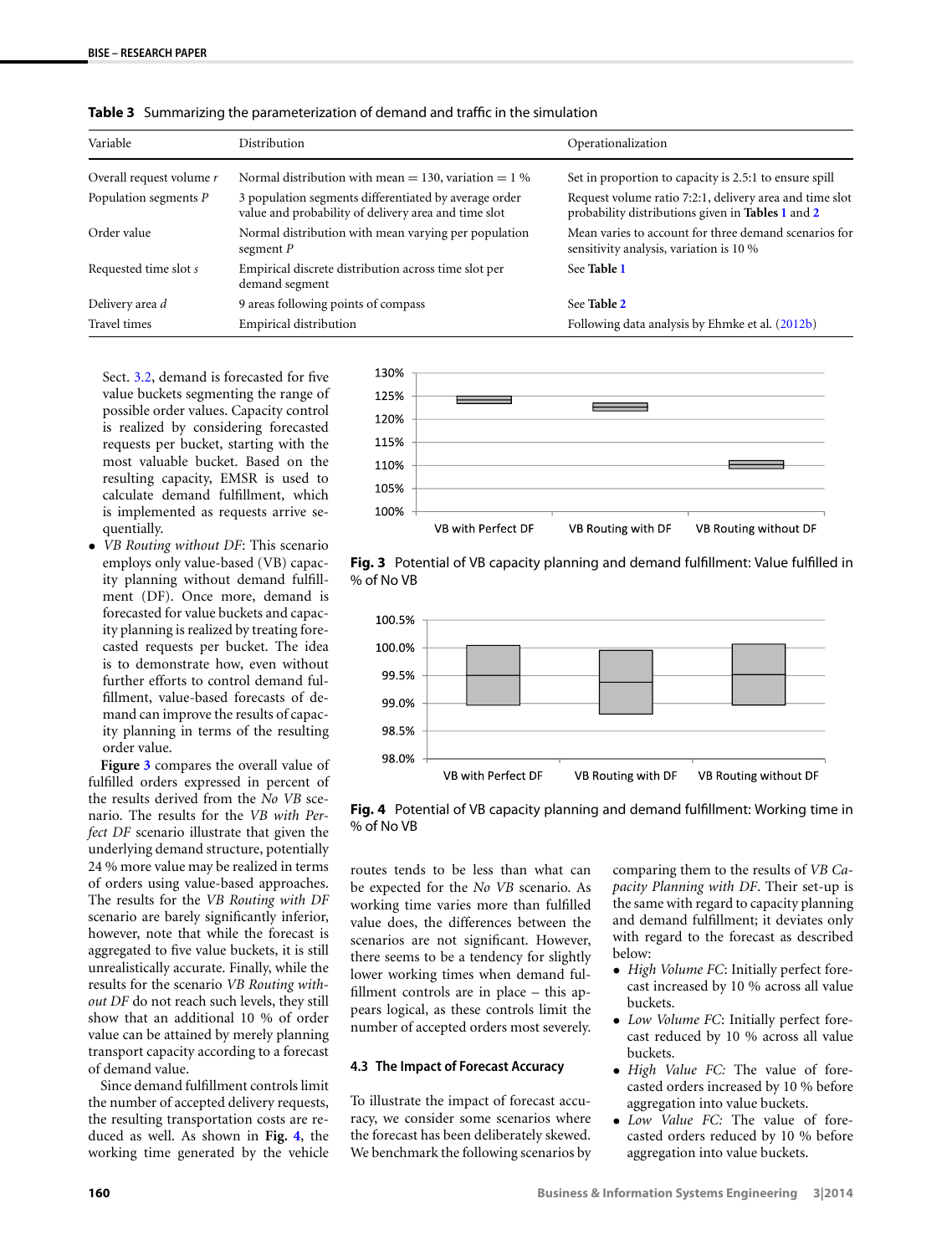**Figure [5](#page-8-1)** illustrates that any skewing of the forecast decreases the overall value of fulfilled orders. The comparison is drawn by expressing value in terms of what might have been achieved using an accurate, aggregate forecast as done in *VB Capacity Planning with DF*.

Note that the scenarios *Low Volume FC* and *Low Value FC* do not result in as much of a loss of order value as do *High Volume FC* and *High Value FC*. The lowest value that can be expected from a too low forecast is that achieved using first-come-first-serve controls as seen in the *No VB* scenario. A too high forecast in terms of value or volume, however, leads to the rejection of orders that could actually have been accommodated. Thereby, an overestimation of demand can have an extremely negative impact on performance.

<span id="page-8-2"></span><span id="page-8-0"></span>The above argument is underlined by a comparison of the number of accepted orders resulting from the skewed forecast scenarios. **Figure [6](#page-8-2)** shows these orders in percent of the *No VB* scenario. While an underestimation of demand volume will lead to nearly the same number of orders as the *No VB* scenario, the overestimation of value decreases the number of accepted orders by more than 35 %. This lack of order volume cannot be compensated by actual order value – performance falls short of expectations.

#### **4.4 The Impact of Demand Composition**

<span id="page-8-3"></span>To show the impact of different demand set-ups, we consider two alternative demand scenarios as described in Sect. [4.1](#page-5-2): Heterogeneous and homogeneous demand. For each demand scenario, we compute orders as given by the set-up of *VB Capacity Planning with DF*.

- *Homogeneous Demand:* For this scenario, the average expected value of orders for the three demand segments was adjusted to render the demand segments more similar. The value of individual orders is now drawn from three normal distributions displaying average values of 40, 50, and 60, respectively. As a result, the variation coefficient of the demand for this scenario is 0.18.
- *Heterogeneous Demand:* For this scenario, the average expected value of orders for the three demand segments was adjusted to render the demand segments less similar. The value of individual orders is now drawn from three normal distributions displaying

<span id="page-8-1"></span>

**Fig. 5** Impact of forecast accuracy: Value fulfilled in % of VB Capacity Planning with DF



**Fig. 6** Impact of forecast accuracy: Orders in % of VB Capacity Planning with DF



**Fig. 7** Impact of demand composition: Value fulfilled in % of potential

average values of 30, 50 and 70, respectively. As a result, the variation coefficient of the demand for this scenario is 0.63.

As the resulting order value is also determined by the potential given by the demand scenario, a straightforward comparison of results can be misleading in this case. Accordingly, **Fig. [7](#page-8-3)** shows the impact of demand composition in terms of percent of potential value. For each scenario, the overall potential value has been calculated by summing up the value of demand generated for the simulation. This was used to scale the value of accepted orders.

**Figure [7](#page-8-3)** supports the following intuitive assumption: The more heterogeneous the demand is, the more potential exists for the application of value-based demand fulfillment. Even for a highly accurate forecast, less than 45 % of potential value can be turned into orders when demand is homogeneous. Yet when de-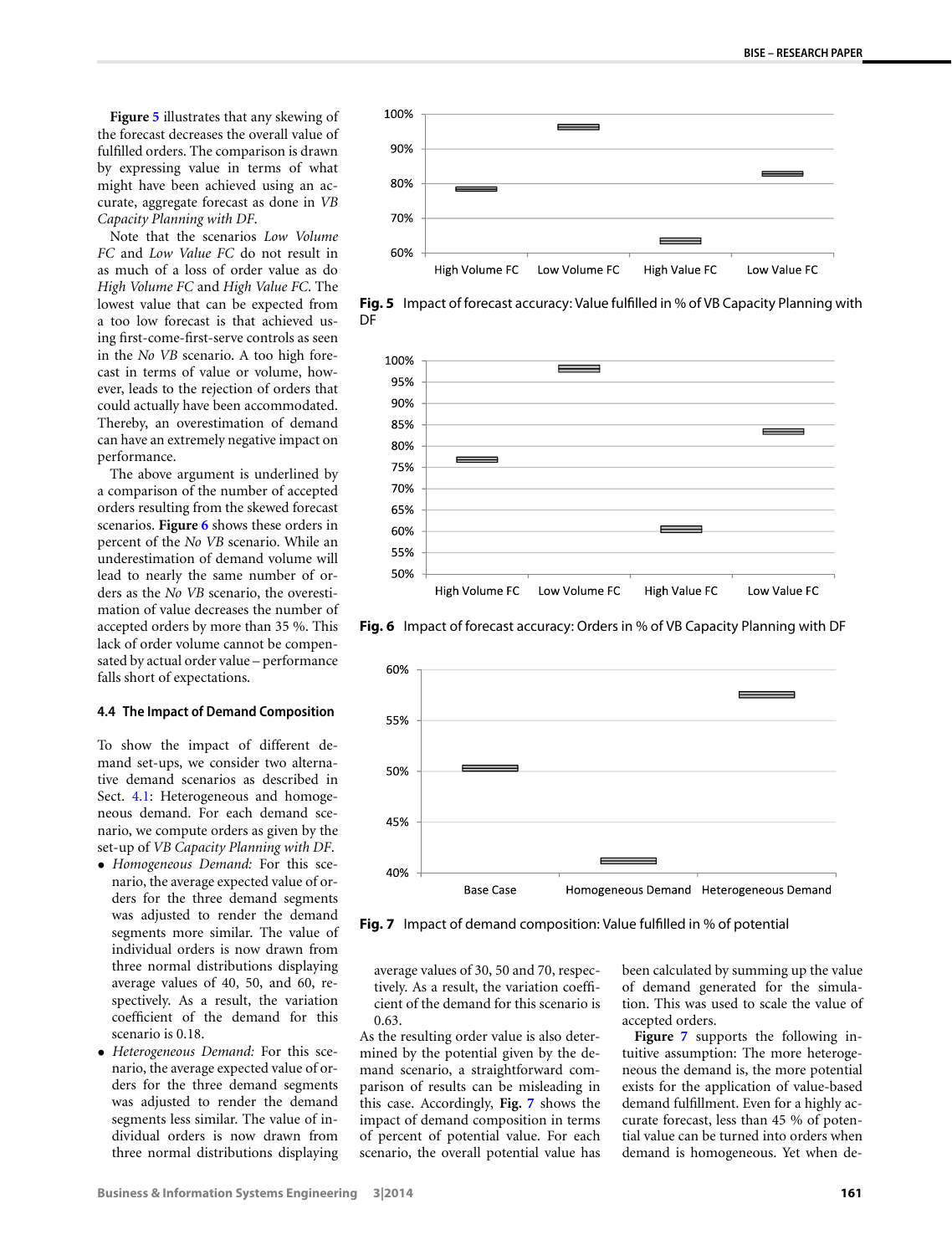#### **Abstract**

**Catherine Cleophas, Jan Fabian Ehmke**

#### **When Are Deliveries Profitable?**

#### **Considering Order Value and Transport Capacity in Demand Fulfillment for Last-Mile Deliveries in Metropolitan Areas**

The paper aims to optimize the final part of a firm's value chain with regard to attended last-mile deliveries. It is assumed that to be profitable, ecommerce businesses need to maximize the overall value of fulfilled orders (rather than their number), while also limiting costs of delivery. To do so, it is essential to decide which delivery requests to accept and which time windows to offer to which consumers. This is especially relevant for attended deliveries, as delivery fees usually cannot fully compensate costs of delivery given tight delivery time windows. The literature review shows that existing order acceptance techniques often ignore either the order value or the expected costs of delivery. The paper presents an iterative solution approach: after calculating an approximate transport capacity based on forecasted expected delivery requests and a cost-minimizing routing, actual delivery requests are accepted or rejected aiming to maximize the overall value of orders given the computed transport capacity. With the final set of accepted requests, the routing solution is updated to minimize costs of delivery. The presented solution approach combines well-known methods from revenue management and time-dependent vehicle routing. In a computational study for a German metropolitan area, the potential and the limits of value-based demand fulfillment as well as its sensitivity regarding forecast accuracy and demand composition are investigated.

**Keywords:** Demand fulfillment, Vehicle routing, Revenue management, Simulation, City logistics

mand is heterogeneous, more than 55 % of potential value can be turned into actual orders. Note that this observation holds in spite of a constant ratio of demand to capacity across all scenarios.

## **5 Conclusions and Outlook**

For the near future, we expect that order acceptance systems integrating traffic information, demand forecasting, and vehicle routing functionality will become more and more relevant due to the ongoing, increasing competition in e-commerce. Especially transportation costs in crowded metropolitan areas cannot be neglected anymore. Thus, in this paper, we have combined well-known techniques of revenue management and time-dependent vehicle routing in order to improve the profitability of attended home delivery applications in metropolitan areas. To this end, we have demonstrated how vehicle routing and demand fulfillment controls can be integrated in order to reserve transport capacities where and when they are expected to be profitable and cost-efficient.

Computational experiments underline challenges and risks of combining revenue management and vehicle routing techniques for value-based demand fulfillment. An accurate forecast is mandatory to improve revenues. Given an accurate forecast, the potential benefits with regard to overall delivered order value are significant, while transportation costs do not get out of control. However, this finding is subject to two caveats: On the one hand, the quality of the forecast must be carefully controlled so as not to fall prey to an overestimation of expected demand. As shown, if the expected value or volume of demand is too high, restrictive fulfillment controls can considerably hurt performance. On the other hand, the success of value-based fulfillment depends on an existent segmentation of demand. If demand is homogeneous and cannot be systematically differentiated by value, the potential of the approach proposed in this paper is limited. Also note that the considered fleet size should be aligned with the expected demand in order to alleviate rejection of too many requests and to ensure that transportation resources can be used efficiently.

Future research directions appear as follows. Models of consumer behavior included in the solution approach need to be extended to advanced e-commerce business models. For the sake of simplicity, we did not model a flexible choice of time slots according to consumerindividual priorities of time windows. In practice, however, e-commerce businesses offer a choice of differently priced delivery time slots. Furthermore, when deciding on the acceptance of an order, one may not only want to investigate its short-term value, but also consider the history of sales and potential future requests of a consumer, i.e., the long-term consumer value.

With respect to revenue management techniques, more sophisticated approaches than EMSR, such as the implementation of bid price controls and/or dynamic programming, would allow for a more finely grained control of valuebased consumer acceptance. However, this would require a somewhat more complex forecast, e.g., a distribution on value and number of expected consumers. Furthermore, more advanced techniques of vehicle routing would allow for a detailed consideration of expected demand and consumer locations, e.g., by including information on the likelihood of an individual consumer posing a request. While we concentrated on the impact of the forecast's accuracy on solution quality, we did not investigate the impact of the routing technique on the quality of value-based demand fulfillment. Instead, we utilized a state-of-theart time-dependent routing framework. Future work could explore to what extent the success of demand fulfillment depends on the particular quality of the vehicle routing technique and the quality of the underlying travel time data.

<span id="page-9-1"></span>Finally, our contribution merely intends to demonstrate the potential of even simple first steps at combining the two areas of vehicle routing and valuebased order acceptance. Apart from applying more advanced techniques from these areas, a parallel rather than iteratively integrated solution of the described problem is conceivable.

#### <span id="page-9-0"></span>**References**

- Agatz N, Campbell AM, Fleischmann M, Savelsbergh M (2011) Time slot management in attended home delivery. Transportation Science 45(3):435–449
- Allen J, Thorne G, Browne M (2007) BESTUFS good practice guide of urban freight transport. Manual. [http://www.bestufs.](http://www.bestufs.net/download/BESTUFS_II/good_practice/English_BESTUFS_Guide.pdf) [net/download/BESTUFS\\_II/good\\_practice/](http://www.bestufs.net/download/BESTUFS_II/good_practice/English_BESTUFS_Guide.pdf) [English\\_BESTUFS\\_Guide.pdf](http://www.bestufs.net/download/BESTUFS_II/good_practice/English_BESTUFS_Guide.pdf). Accessed 2013-06-30